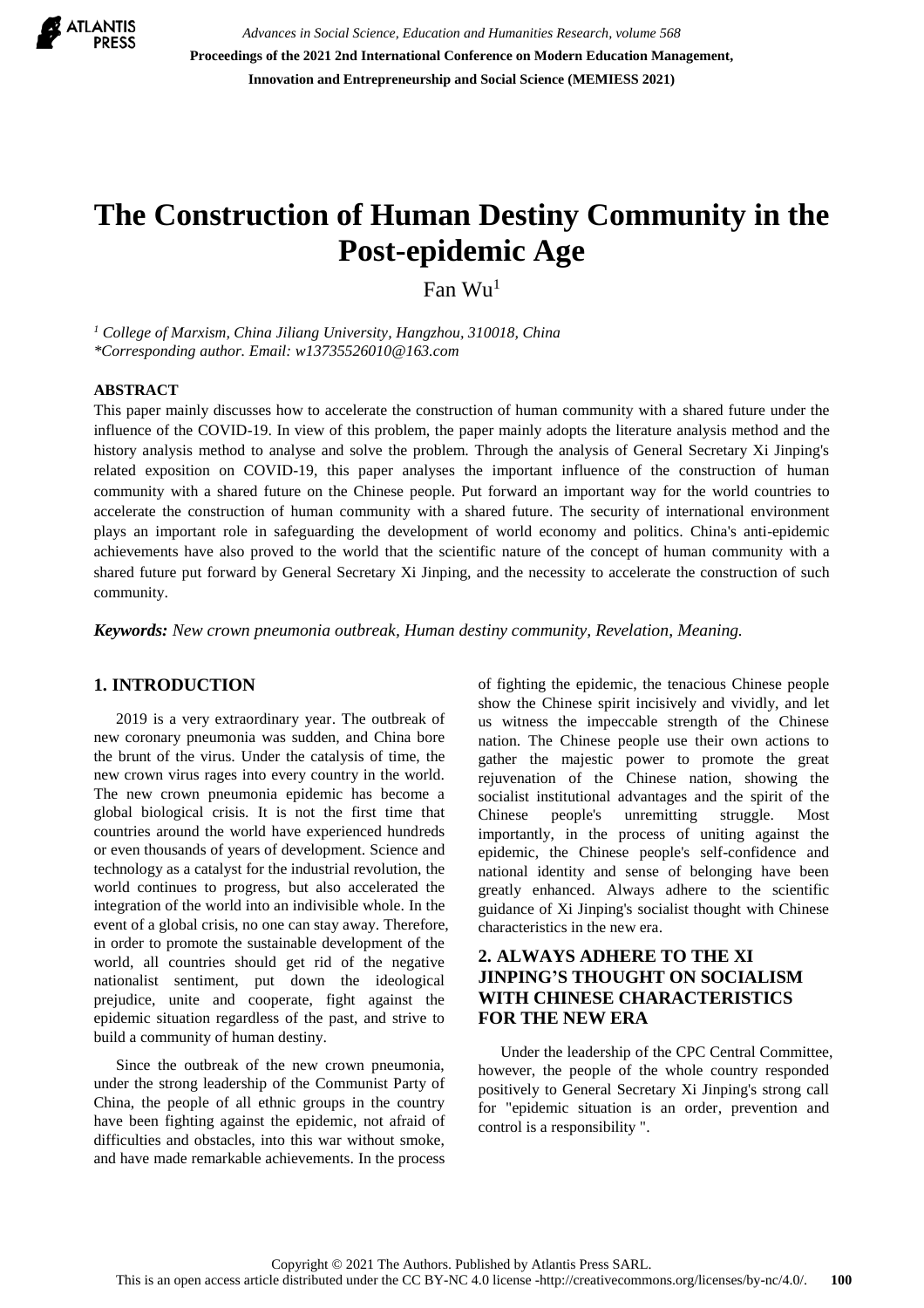After the outbreak of new crown pneumonia, the Party Central Committee quickly issued a series of measures to combat the epidemic. From the establishment of the Central Leading Group for the Response to the Epidemic, the dispatch of the Central Steering Group to Hubei, to the general requirements of firm confidence, solidarity, scientific prevention and control, and precise implementation of measures, under the centralized and unified leadership of the CPC Central Committee with Comrade Xi Jinping as the core, the people of all ethnic groups throughout the country have always adhered to the people's war, the overall war, and the war against the epidemic, guided by the socialist ideology with Chinese characteristics in the new era of Xi Jinping [1]. Up to now, the people of the whole country have achieved periodic results in fighting the epidemic. In order to consolidate this hard-won achievement, General Secretary Xi Jinping has put forward the requirement of normalization of epidemic prevention and control. We must soberly realize the complexity and severity of the epidemic situation at home and abroad, and it is urgent to fight the epidemic situation. The people should always bear in mind the supremacy of life, turn their thoughts into actions, unswervingly consolidate the achievements of epidemic prevention and control, and make the situation of epidemic prevention and control continue to improve.

Do not forget the original ideals and aspirations, brave mission, the Chinese people have maintained a positive and brave attitude and responsibility from beginning to end. In the face of the epidemic, the Chinese people will not choose to escape, but face it positively. Under the guidance of Xi Jinping's socialist thought with Chinese characteristics in the new era, we should consciously turn "four consciousness" and "four self-confidence" into ideals and beliefs. In the fight against the epidemic in action to effectively achieve "two maintenance". Take epidemic prevention and control as their own responsibility and obligation to contribute to the victory of the virus.

# **3. IT INSPIRES THE CHINESE PEOPLE'S NATIONAL CONFIDENCE AND IDENTITY**

The Chinese nation is a weathered nation, and today it still stands among the nations of the world, which is inseparable from the strength of our great national spirit. The great national spirit is the source and base of our confidence and the important driving force of a nation's

progress. Chinese excellent traditional culture is the deep accumulation of the Chinese people's spiritual pursuit for thousands of years and the unique spiritual symbol of the Chinese nation and the Chinese people. Influenced by the excellent Chinese traditional culture, the Chinese people have formed a different way of thinking and behavior, supporting the Chinese nation for five thousand years [1].

In the struggle against the epidemic, our people's self-confidence and strong feelings of patriotism are intertwined, and the people of the whole country are United and United to overcome the difficulties. Chinese people you have me, I have your self-consciousness deepened, formed a strong joint force, carry forward the national spirit of unity and courage of the Chinese nation, and actively fight against the epidemic. The unity of the Chinese people shows the spirit of the Chinese nation not afraid of difficulties, and the sense of human destiny community has long been deeply rooted in the hearts of the Chinese people. China's achievements in fighting the epidemic have proved to the world its determination to overcome the epidemic, and it has also declared to the world that only unity and cooperation must be invincible. At all times, the Chinese people can achieve the same breath, common destiny, showing the profound cultural heritage of the concept of human destiny community, but also showing the world the patriotic spirit of the Chinese people to move forward bravely and the excellent Chinese tradition of the people's life and the people's interests first. It also shows that the Chinese people have the national spirit of undefeated and undefeated.

Patriotism is the core of the Chinese spirit and the most precious spiritual wealth of the Chinese people. The strong patriotism in the hearts of the Chinese people is a powerful spiritual motive force for the people to safeguard national independence and national dignity.1 Since the outbreak of the epidemic, people from all walks of life throughout the country have been engaged in the struggle against the epidemic, inspiring the Chinese people's strong combat effectiveness. Under the centralized and unified leadership of the Communist Party of China and the call of patriotic feelings, the Chinese people do their best to fight against the clock. We can see that researchers and first-line medical staff have made great sacrifices and contributions to the development of vaccines and the race between life and time to fight death and to protect the life and health of the Chinese people. The virus knows no borders and is the common enemy of the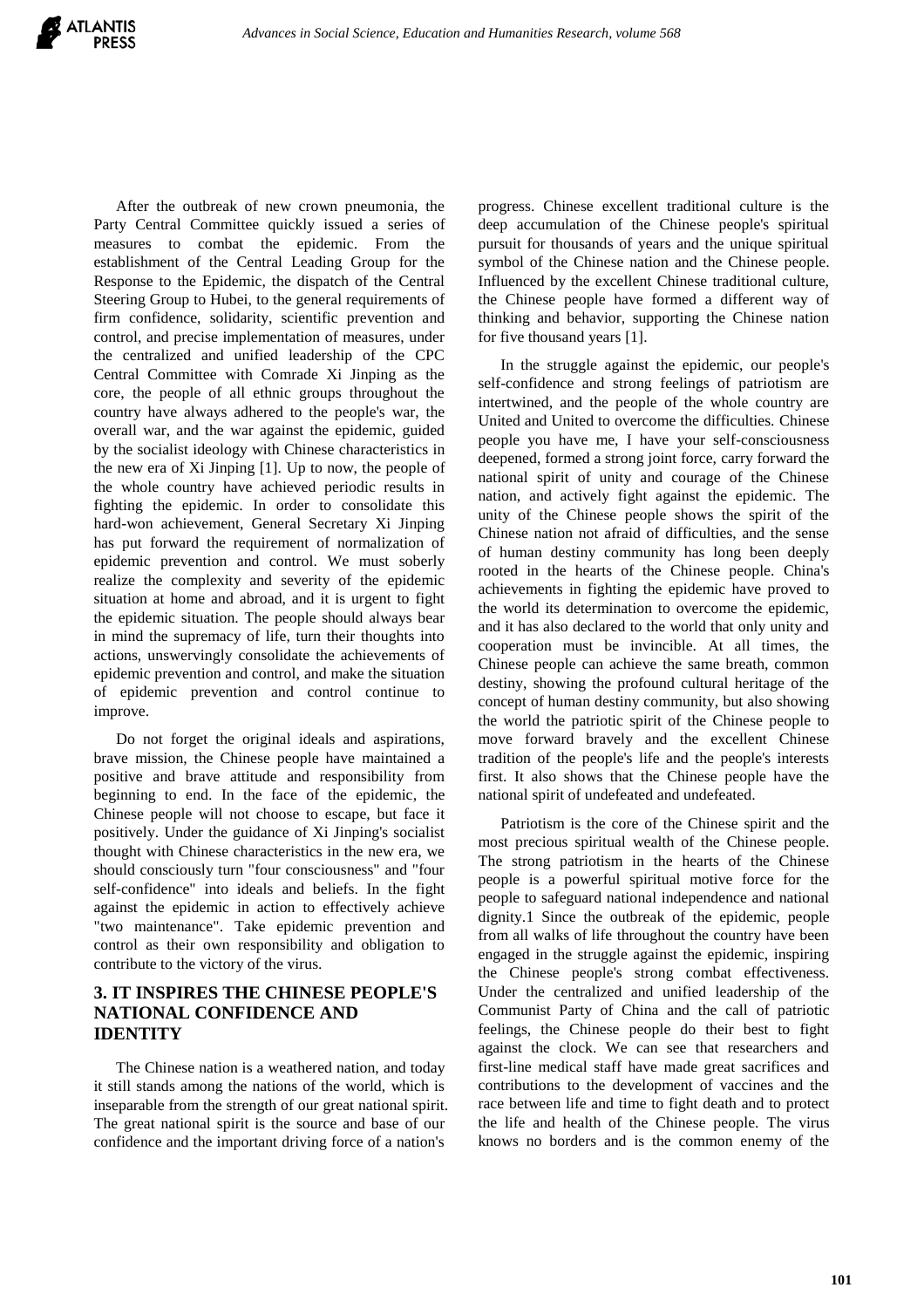people of the world. In the face of the epidemic, faith is more precious than gold. General Secretary Xi Jinping pointed out that "the Chinese nation has experienced a lot of tribulations in history, but has never been crushed, but the more frustrated and braveconstantly growing in the tribulation, rising from the tribulation."[1] After thousands of years of hardships and hardships, the Communist Party of China was born in internal and external troubles, with the brand of war, with the spirit of hard struggle, tenacious struggle to survive in the gap, and finally won [2]. Our party is a self-perfection, self-development, continuous progress of the Marxist party, will never stop. In the face of the epidemic, as long as we grasp the detailed prevention and control work, facing the difficulties, we will certainly be able to turn the crisis into an opportunity to make the people's lives re-energize.

We should remember history and learn from it. Patriotism, as the only spiritual link between the Chinese people and the Chinese nation, provides a source of strength for the Chinese people to form strong cohesion and centripetal force, and promotes the continuous progress of Chinese society. This epidemic situation has greatly stimulated the Chinese people's inner national self-confidence and national identity. We should constantly enrich the connotation of the Chinese national spirit, constantly sublimate, and realize the great rejuvenation of the Chinese nation at an early date.

Since the 18th National Congress of the Party, General Secretary Xi Jinping has put forward the scientific idea of constructing the community of human destiny based on the value goal of the people of the world yearning for a better life. The global spread of the new crown pneumonia has made it clear that humanity is a solidarity. In dealing with this global crisis, the world should pay more attention to the harmony between man and nature. This is also a thought-provoking major issue for the world. At present, China is working with people all over the world to win the epidemic prevention and control war.

# **4. THE SCIENTIFIC CONNOTATION OF HUMAN COMMUNITY WITH A SHARED FUTURE**

Since the concept of human destiny community was put forward, its connotation has been enriched with the progress of society and the development of the times. The concept of human destiny community embodies the common destiny of all mankind under the background of deepening globalization. It reflects the global spirit of prosperity, loss, prosperity, loss.

Globalization has become an irreversible trend in the world and an irresistible historical trend. This phenomenon is inevitable and undesirable against the trend. The development of globalization is inevitable in history. Globalization is a double-edged sword, which is both an opportunity and a challenge for world development. No one can stand out. Be alone. In order to promote the common development of economy, we must form a community of destiny with shared responsibility and results. From beginning to end, China adheres to the principle of universal benefit, win-win and sharing, and warmly welcomes all countries in the world to take the ride of China's development to promote the development and progress of the world. China has always actively advocated the construction of a community of human destiny. Make the fate of all countries in the world with the common, blessing and disaster depend on each other. The solidarity of the peoples of the world is in line with the overall value pursuit of all mankind.

The construction of human destiny community needs to have the common ideal belief, the value pursuit as the guidance, without the common ideal foundation, the destiny community can not talk about. Our country advocates the human destiny community in the cultural value pursuit aspect, manifests for the harmony but the difference, eclectic. It is very different from the views of western countries. We recognize the diversity of world cultures, promote equal and inclusive cultural exchange attitudes and foster common values. Our country always pursues the values of seeking common ground while reserving differences in order to expand and consolidate the consensus of mankind. For the exchange and integration of human civilization to build an indestructible bridge.

## **5. OBSTACLES IN THE CONSTRUCTION OF HUMAN COMMUNITY WITH A SHARED FUTURE**

Since the outbreak of new crown pneumonia, China has always practiced the concept of human destiny community in its actions, and China is increasingly close to the center of the world stage. In the fight against the epidemic every moment shows China's great power style and responsibility. At the special summit of the leaders of the G20 to deal with the outbreak of the new crown pneumonia, General Secretary Xi Jinping stressed in particular:" What the international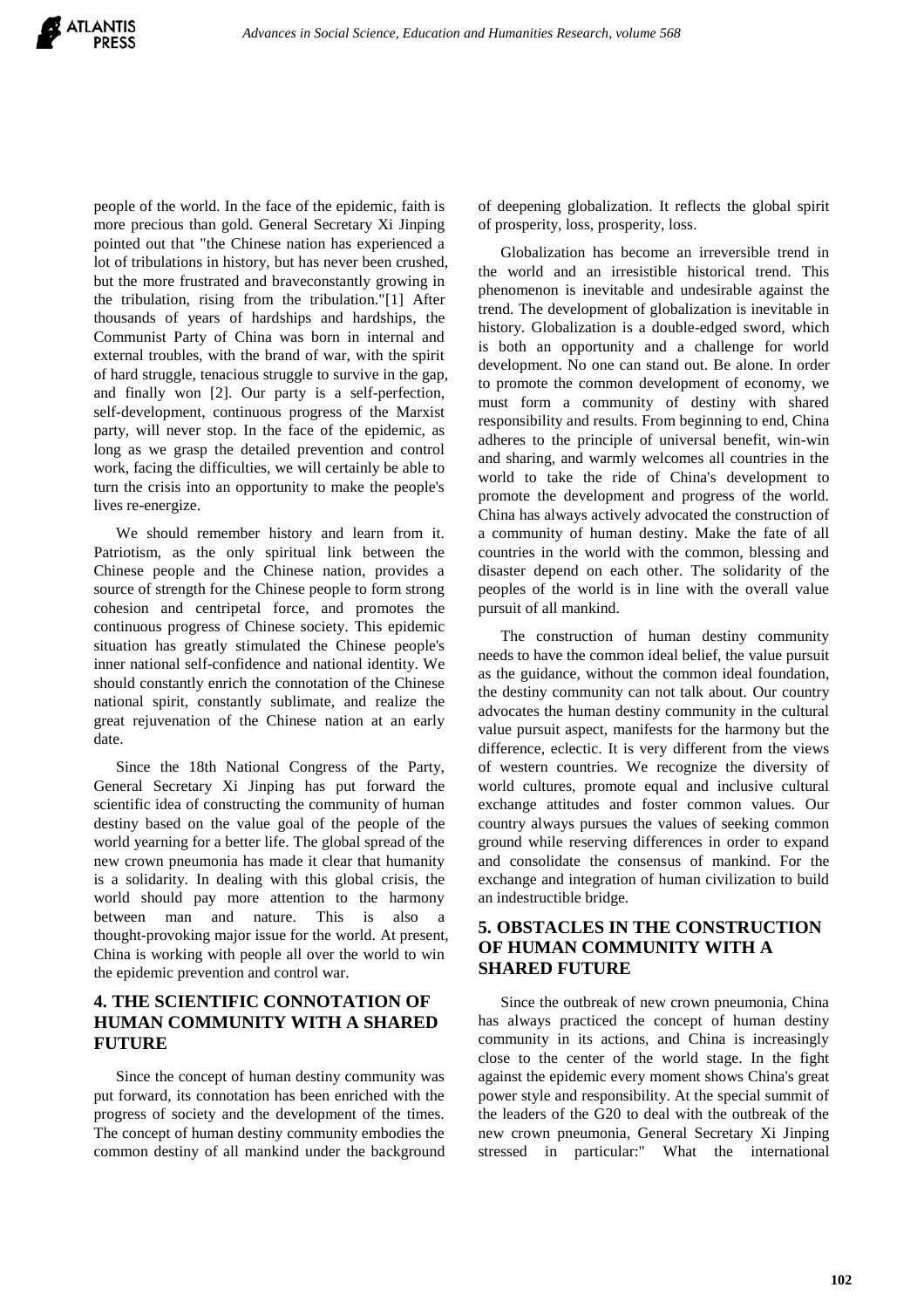community needs most is to strengthen confidence, make concerted efforts, unite to deal with it, strengthen international cooperation in an all-round way, rally a strong joint effort to overcome the epidemic, and join hands to win this human struggle against major infectious diseases."[2] However, as the global situation of the new crown pneumonia epidemic continues to be grim, nationalism in a few Western countries has risen in an attempt to stigmatize China, putting all responsibility for the spread of the epidemic on China.1In fact, democratic sentiment does not begin today, but the epidemic provides a new opportunity for nationalism to rise. In responding to the epidemic, China made bold decisions, took active and effective measures, and actively cooperated with other countries to fight the epidemic. In this process, China has shown its due great power and made indelible contributions to the world. Some Western countries have not shown their due attitude of unity and cooperation, but have used the epidemic to make some anti-China remarks in an attempt to discredit China's image. These acts reflect the mindset of certain people and the so-called narrow nationalism [3].

China's achievements in the fight against the epidemic are obvious to all, and can not be slandered or vilified. U.N. Secretary-General Guterres said the Chinese people made great sacrifices to prevent and control the epidemic and that "they are contributing to all mankind".[4] Fukuyama, a Japanese-American scholar who has issued the theory of "the end of history ", also believes that China's anti-epidemic action is" the most successful non-western model ". In the face of the new crown virus, the common enemy of all mankind, the fate of mankind is increasingly closely linked [3]. In the current crisis, the political brand of the epidemic and the creation of an ideological bias "virus" in the international community can not solve any problems. Stigma China is not only not in line with international justice, but also not conducive to cooperative anti-epidemic [3].

In the long river of history, the Chinese people have fought the virus more than once, no matter which sudden invisible war is the warning of nature to mankind, warning people to live in harmony with nature. This alarm bell reminds people that human beings are a whole of solidarity. Only by adhering to the concept of human destiny community can the

international community be invincible and invincible. Only by adhering to the concept of the community of human destiny, abandoning the narrow nationalist concept of putting personal interests above national interests, resolving disputes through dialogue and communication among countries, resolving differences through consultation, putting aside ideological prejudices, keeping watch and helping each other, and forming an inextricable joint force, can we win the final victory in this global war. Only by working together can we effectively deal with global challenges and crises, and the development of the international community can maintain a good situation of lasting and peace.

The new crown virus pneumonia epidemic is the common challenge facing all mankind. Today, mankind has already formed you and me, and I have your destiny community, People face the same risks and challenges. For human beings, the security of the international environment is common, the economic interests are common, and the responsibilities of all countries are common. Because the fate of all of us is connected. In the face of the epidemic, we need a scientific and rigorous attitude, play a spirit of unity and cooperation, rather than blindly prevarication, mutual hatred. Only as close collaborators and practitioners can we win the final victory in fighting the epidemic.

# **6. REVELATION OF COVID-19 EPIDEMIC OO THE CONSTRUCTION OF HUMAN COMMUNITY WITH A SHARED FUTURE**

## *6.1. Strengthen Economic Regulation and Promote Global Economic Recovery*

Today's world is a world of economic globalization, the economies of various countries blend with each other, the outbreak of the epidemic has caused a huge impact on the world economic system. In order to maintain the normal operation of the world economy, General Secretary Xi Jinping pointed out at the G20 leaders' summit:" countries should work together to increase macroeconomic policy resilience and prevent the world economy from falling into recession. It is necessary to implement effective fiscal and monetary policies, maintain the stability of the global financial market and the supply chain of the global industrial chain."[5] As a result of the epidemic, some countries have fallen into economic regression, unemployment has increased, people's lives can not guarantee stability,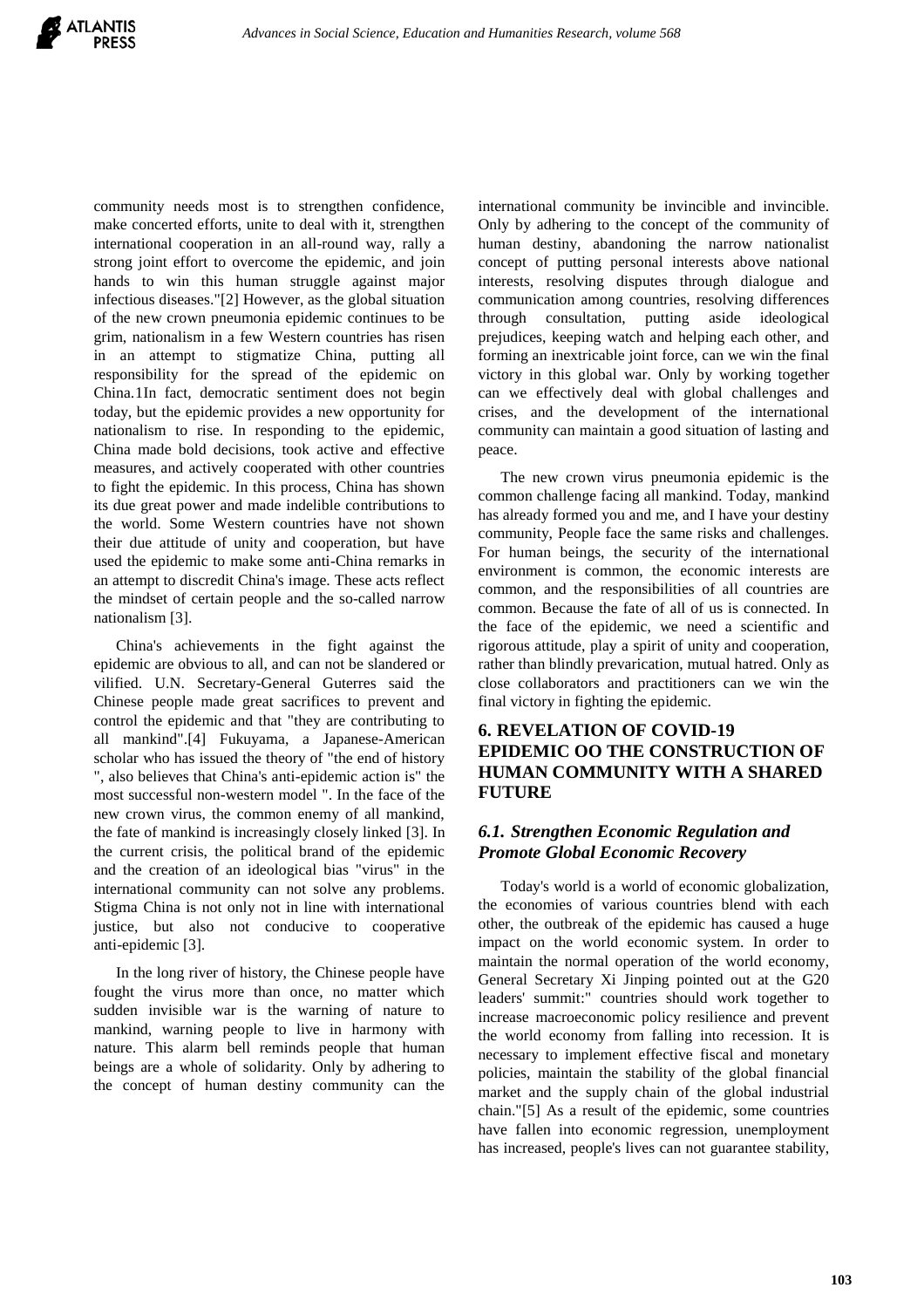resulting in the world economy into a stagnant crisis [1]. To this end, China has taken the lead in introducing various economic policies to help enterprises tide over difficulties, promote the orderly resumption of production by enterprises, and maintain a steady recovery of the economy. Practice has proved that a series of measures taken by our country are very effective. China will continue to actively promote the establishment of a healthy and orderly economic governance system, build a healthy and stable international environment, increase ties with countries around the world, and provide the strongest impetus and support for the world economic recovery.

## *6.2. Enhance International Political TMutual rust and Create a New Situation of Anti-epidemic*

Political contradictions and conflicts in the world have always existed, even intensified. Because of the ideological differences between countries, hegemonism and power politics still exist. Always threaten the peace and development of the world. General Secretary Xi Jinping stressed:" We must respect each other, consult on an equal footing, resolutely abandon the cold war mentality and power politics, and take a new path of dialogue without confrontation, partnership and non-aligned countries." When the outbreak first broke out in China. More than 170 countries and organizations have extended condolences and support to China in various ways [6]. But at the same time, some countries try to stigmatize China because of ideological conflicts and prejudices, and think that the new crown virus is a Chinese virus. We should clearly realize that any act of denigrating China and damaging its reputation is essentially a slander of Chinese politics, and we should maintain zero tolerance for such acts. The concept of human destiny community is put forward by our country, and all countries should correctly understand the profound connotation contained in the concept. In the face of the epidemic, all countries should put aside ideological prejudice, establish good international political trust, and jointly promote a new situation of international joint anti-epidemic response on the premise of mutual respect and equal consultation.

## *6.3. Deepen Cultural Exchanges Among Countries and Create Global Cultural Environment*

In the action of global epidemic prevention and control, the cultural exchange between China and the world is becoming more and more frequent. General Secretary Xi Jinping pointed out:" We should seek wisdom from different civilizations, draw nutrition, provide spiritual support and spiritual comfort for people, and work together to solve the challenges facing mankind."[7] Chinese culture is broad and profound, and there are words such as "together in the wind and rain" and "together in the same boat" in our traditional culture [1]. In the process of anti-epidemic, countries all over the world have spared no effort to help and support China. There are also slogans such as "exotic mountains and rivers, the same wind and moon," unity and victory," which reflect the blend of Chinese excellent traditional culture and world culture. The concept of human destiny community advocated by Xi Jinping itself is the product of the combination of "harmony" and "unity of nature and man" in Chinese traditional culture and the concept of harmonious coexistence between man and nature in Marxism, which embodies the common pursuit of value. This also provides the possibility for the construction of the world cultural system. It also shows that China is willing to carry out cultural exchanges and sharing with all countries in the world, and also actively absorbs nutrients from the cultures of all countries in the world. Culture is pluralistic, treat culture, China has always maintained the attitude of seeking common ground while reserving differences, culture is not high or low, we should stop cultural hegemonism in time, resist the wrong cultural infiltration and value output. Actively advocate the construction of an equal and harmonious international cultural exchange environment, and add help to the further exchange and development of world culture in the future.

## *6.4.Build a Global Health Governance System and Share Research Achievements on Anti-epidemic*

The new crown pneumonia epidemic is a global crisis, but also a people's war. The virus is raging, warning of the urgency and necessity of building a sound global health governance system. The international community should take active and effectivemeasures to carry out extensive international